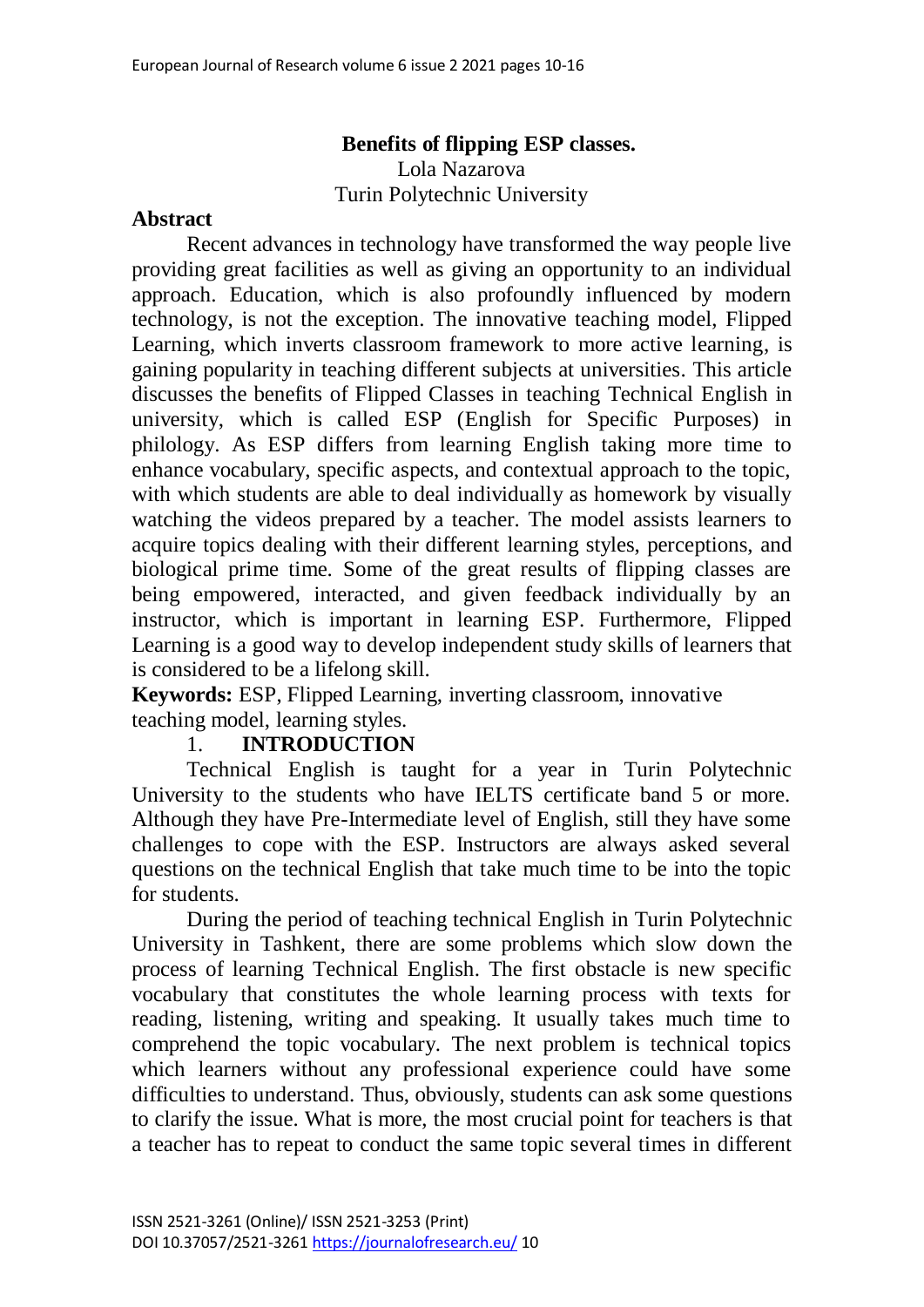groups. It makes the teaching procedure routine which could have negative consequences for the teacher such as being fed up with his job, and for students such as boring classes that could be one of the causes to miss classes apart from their poor grade results. Furthermore, as time for checking homework in class takes much time, and every student is needed a personal approach, there is no usually enough time to explain a new topic in one class. These problems have been worked out by looking for some ways to solve them for many years considering different methods of teaching languages. After applying different ways of teaching Technical English effectively, the choice was done on Flipped Learning, which is particularly suitable for the students in polytechnic directions.

## **2. DATA ANALYSES**

There are 6 benefits for learners inside the Flipped Classroom Method. In fact, the whole method was designed with the learner in mind: to provide a more flexible and reachable environment that fuels learning for everyone.

1. Give students the time to reflect on material learned.

Students usually complete at least 30% of their learning online with the flipped classroom away from the face-to-face classroom. They have a chance to reflect on the material and work on their analysis without the pressure of a traditional classes. This allows students to better retain information because it empowers them to think critically and truly absorb the information. In this way it becomes easier for teachers to identify what the student is struggling with and provide them with adequate practice materials.

As Bergmann and Sams [1] stated, a flipped classroom can be described as a setting where that "which is traditionally done in class is now done at home, and that which is traditionally done as homework is now completed in class". In other words, the sequence is inverted. According to Lage, Platt, and Treglialace [2], "Inverting the classroom means that events that have traditionally taken inside the classroom now take place outside the classroom and vice versa".

However, this definition is weak for my situation. ESP classes is mainly perceived when students learn the content by having face-to-face activities apart from watching recorded videos. The flipped classroom is mainly perceived as students receiving video lectures for instruction, but that is only the tip of the success. A successfully flipped classroom involves more than just recording didactic content and sending it to students before a lesson: the time spent in class should be more important than the videos. This the second benefit of the Flipped Class Methods.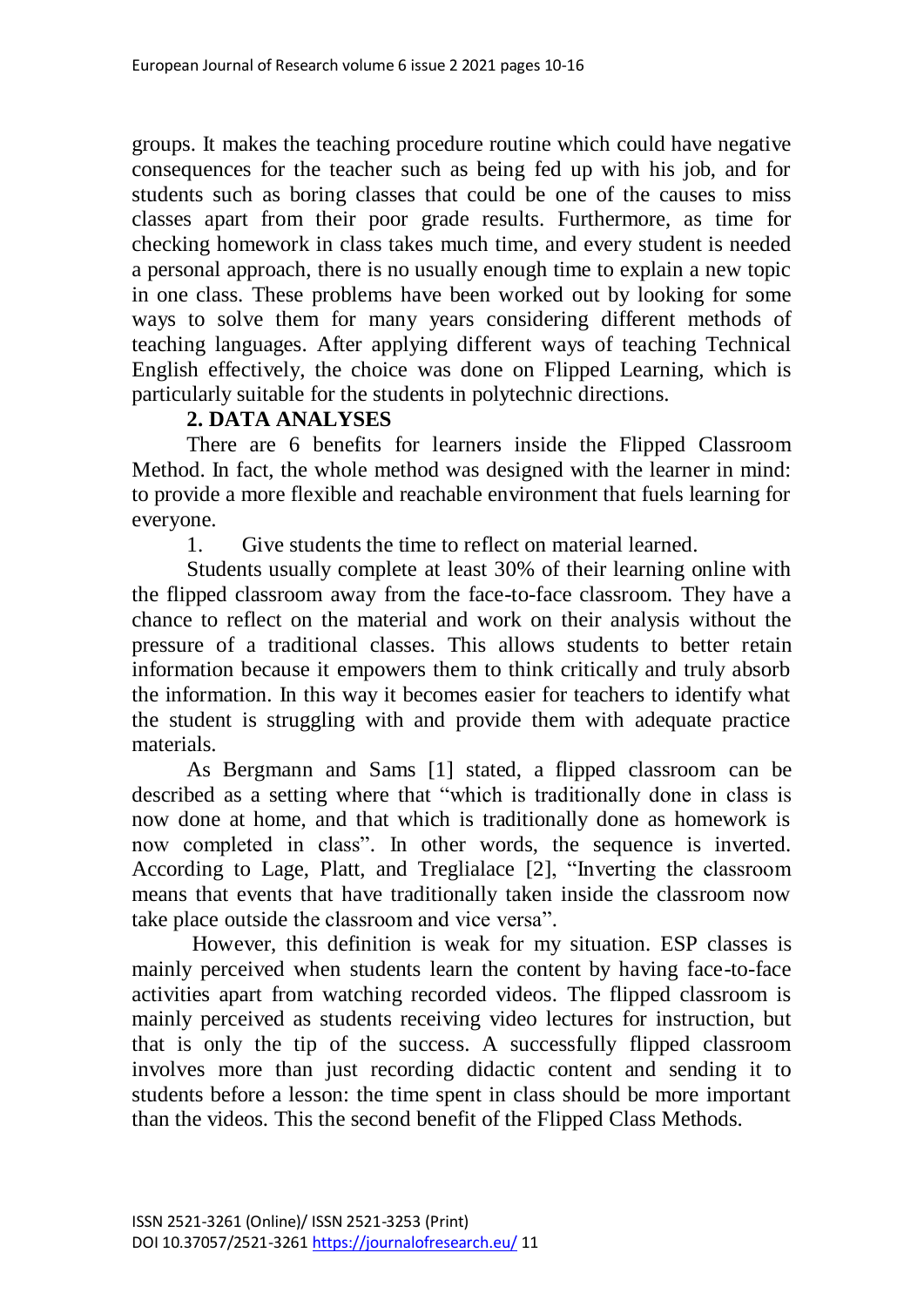2. Students have more productive interactions with their instructors.

The flipped classroom model ensures that class time is not wasted on explaining materials that students already know, nor on providing translations or complicated grammar definitions. It is not even wasted on trying to coordinate between different students with different skillsets. Instead, it guarantees that students and teachers are prepared for their faceto-face lessons and providing wit a more productive interaction. In this model, classroom time can be used for engaging in activities, discussing concepts, clarifying hard-to-understand information, and investigating questions related to content. The videos allow time in class for problem solving and hands-on activities, converting the classroom into a place where active learning occurs. The traditional classrooms are mostly teacher centered which is in conflict with the constructivist approaches to learning and teaching. [3]

3. Allows students to learn at their own pace.

A big challenge for language learning classes is the variations of skill levels among students. Even at the same CEFR levels can vary in skill and knowledge: someone could be a high level of B2 and another can be at a low B2 level. The flipped classroom is a way to leverage the differences in their skillsets and provide an adequate learning environment. Students learn comfortably at their own pace from the comfort of their own physical environment before entering a classroom with other students. This engages their learning retention and promotes classroom interaction.

There have been outlined a range of benefits for students, including increased time (and support) for completing what were traditionally seen as "homework tasks", differentiated teaching for students' range of abilities, allowing the "pausing and rewinding" of teachers in recorded presentations, increased student-teacher interaction, informed parents, a more transparent classroom, greater student motivation and interest, and improved classroom management. [1]

4. Enable instructors to help students who are struggling the most.

Language courses are seldom easy or effortless, students have to really work at retaining the information, even in flipped classroom. The difference is that in a flipped classroom model, teachers can provide students with individualized help for struggling students because they can focus class time on reviewing and explaining areas of weakness. Not every exercise is easy for every single student, but not every exercise is as hard either. Sometimes a teacher will find students all agree.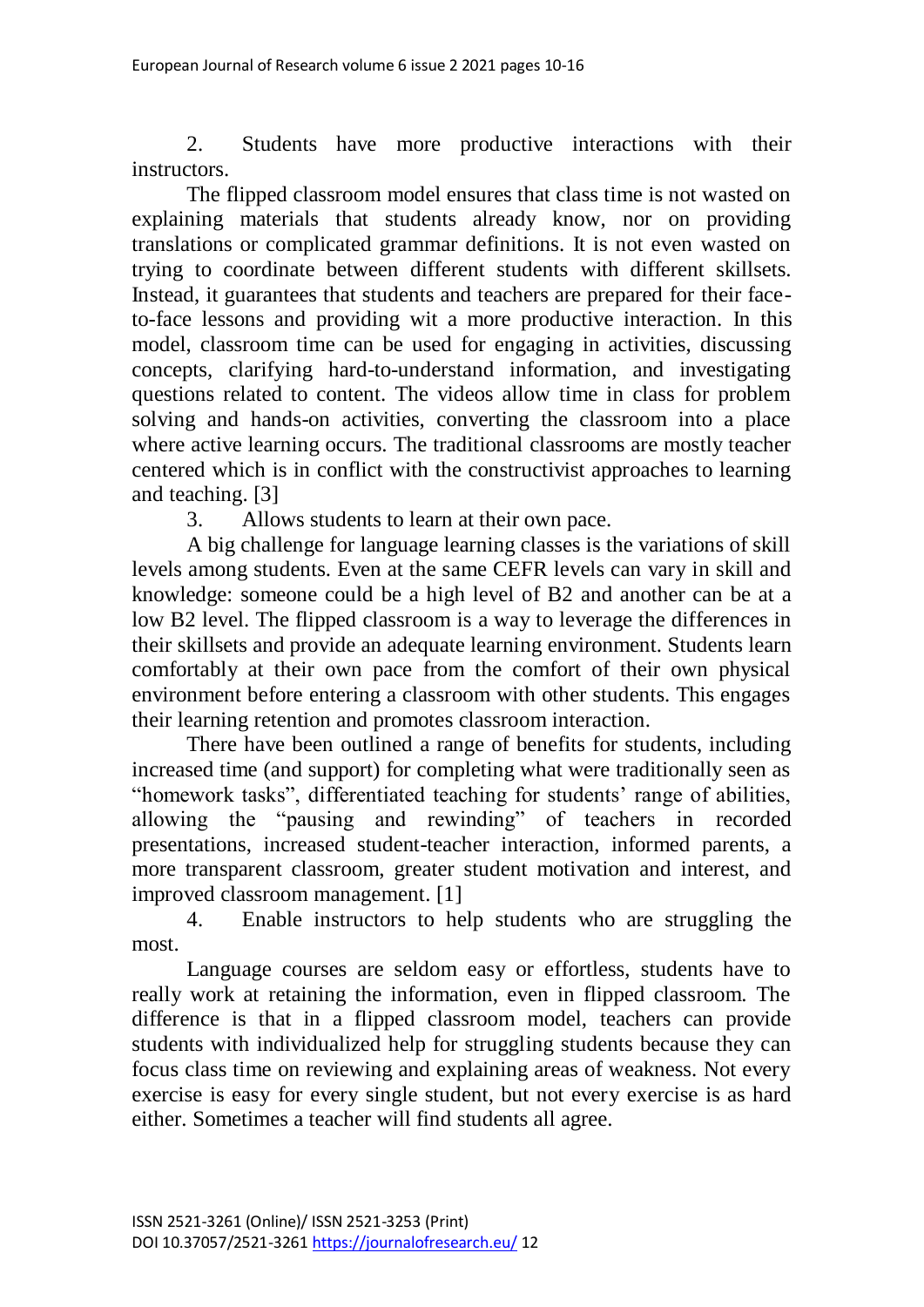The flipped classroom is pedagogically sound because it serves the principles of personalized-differentiated learning, student-centered instruction, and constructivism. It is personalized because each student learns at his or her own pace. It is student-centered because class time can be used to participate in engaging activities, while the role of the teacher changes to facilitator and observer, allowing students to be more active. It applies the constructivist approach in which students take responsibility for their own learning; class time is free from didactic lecturing, allowing for a variety of activities, group work, and interactive discussion. In other words, students have a great variety of hands on activities, promoting more meaningful learning. [4]

5. Empower every student to participate and be visible.

Anyone who has ever been a language teacher knows the never ending struggle to get students to engage and interact. Lack of confidence and comfortability with the language often stops learners from speaking out or joining in on class discussions. All students learn at a different paces and levels and some find it difficult to learn in one class sitting; they require a bit more critical thinking and reflection time in order to provide their opinions of the material. As a result, they fail to interact in the class being afraid they might not have understood the material well. The flipped classroom model totally flips this problem. The flipped classroom makes sure students are able to comfortably examine course materials before coming to class, allowing them to feel more confident in putting themselves out there and interacting with their classmates during face-toface lessons.

A flipped classroom frees up class time for teachers and presents learning choices to students rather than just informing them in a sit-andlisten format. With this model, teachers "… can deliver this instruction by recording and narrating screencasts of work they do on their computers, creating videos of themselves teaching, or curating video lessons from trusted Internet sites". [5] In other words, teachers can record videos, add interactive elements, and share previously recorded segments from other teachers. Students should watch these videos before coming the classroom so that they can be active in the classroom activities. With Internet access becoming more general sources of language teachers to reach more videos for using in their language teaching classes have been on the increase.

There have been outlined a range of benefits for students, including increased time (and support) for completing what were traditionally seen as "homework tasks", differentiated teaching for students' range of abilities, allowing the "pausing and rewinding" of teachers in recorded presentations, increased student-teacher interaction, informed parents, a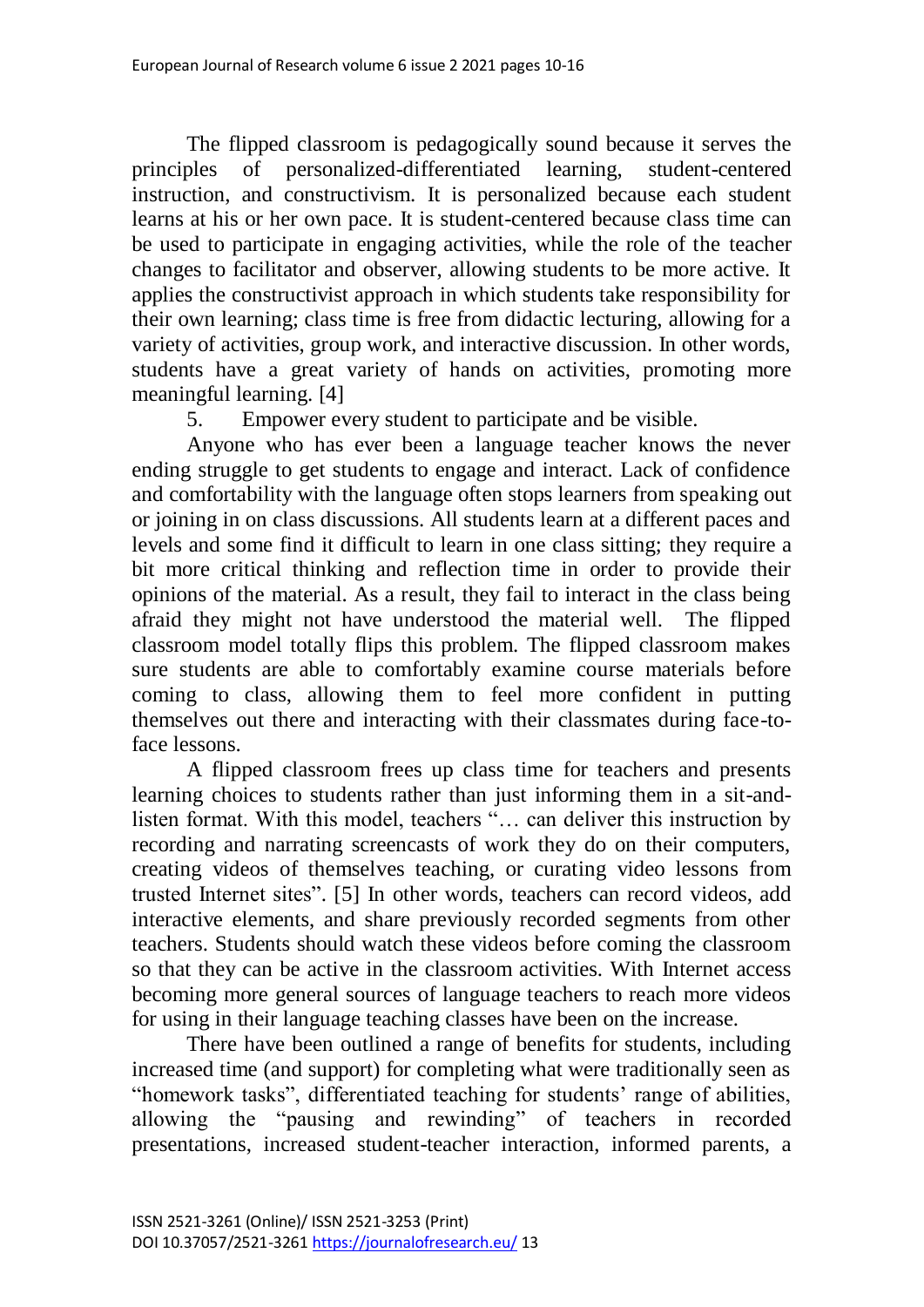more transparent classroom, greater student motivation and interest, and improved classroom management [1]. Moreover, the sixth benefit of the Flipped Classroom Method:

6. Enable instructors to provide feedback anytime from anywhere.

As any language learner knows, teacher`s feedback is vital for a successful development of any language. Constructive feedback allows students to know if they are on the right track or if they need reinforcement. The flipped classroom enables teachers to provide feedback to their students via online at any time and from anywhere. Students are never out of the loop when it comes to their language progress.

7. Moreover, flipped classroom approach could be suitable for any type of learners with different learning styles. A student with a visual learning style might find recorded videos useful as they tend to store memories in picture form. Most of information (texts, graphics) in today`s DL environment is visual. DL tends to be in a format that is easy for visual learners. Recorded videos are easy to handle with by auditory learners as well by memorising information listening to them, than by looking at them in books. Generally, auditory learners may get more from a class that uses videoconferencing or from an online course that adds substantial sound files like in recorded videos. However, learning through recorded videos can be challenging for kinaesthetic learners, as they best remember things they learn through physical activities, which they can do in the classroom after watching videos. Thus, flipping the class is beneficial for all types of learners whom I have in every of my class of the English language in the university.

### **3. CONCLUSION**

Technical English in Turin Polytechnic University is taught for two semesters for freshmen. The expected outcome is implying Technical English in internships during academic years, and further in students` workplaces. So, enhancing this ability is vital; however, it is challenging in such a short period of time. That is why, there was a great desire to do something to improve the situation. Flipped learning was a solution to this problem. Taking into account above mentioned benefits, I can acknowledge that flipped classroom approach may be one way to address the teaching ESP. The students appeared to find the recorded material helpful, although it was not investigated whether they perceived or experienced the kind of in-class interactions that proponents of flipped classroom advocate. It is a way to change teacher-centred class - where he spent the majority of class time explaining every single technical terminology – to one where classroom time was more targeted and often focused on more practice. Due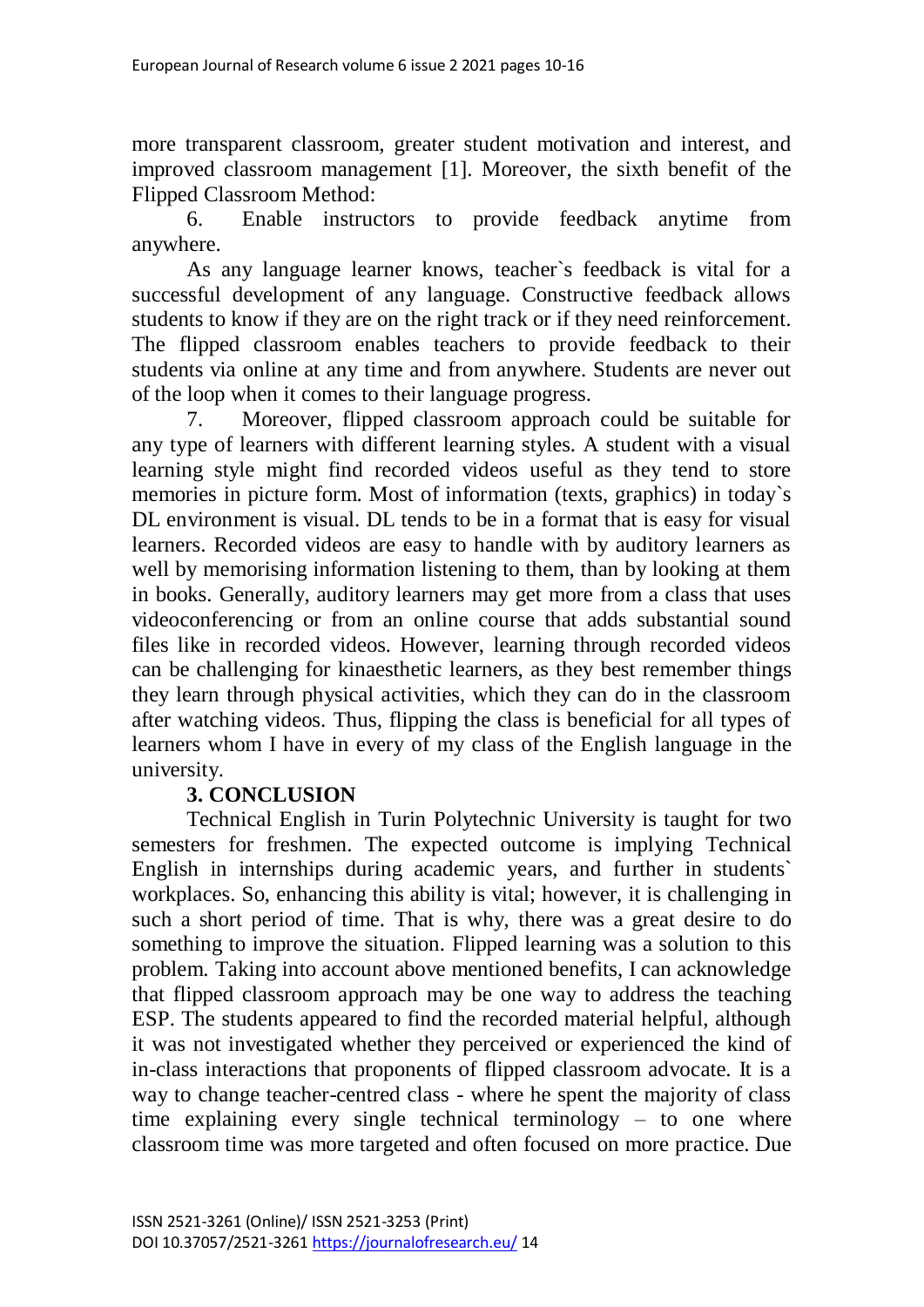to the amount of content that needs to be covered in the course, the associated time constraints, and externally assessment measures, it seems that flipped classroom can provide additional support to students. In spite of the short period for learning technical English, with the aforementioned benefits students can handle with classroom tasks easily and investigate further more complete implementations of the flipped classroom. It will be more important to see if it might result in a shift to more interactive in-class discussions instead of an almost exclusive practising for fluency that may be a hallmark of this course.